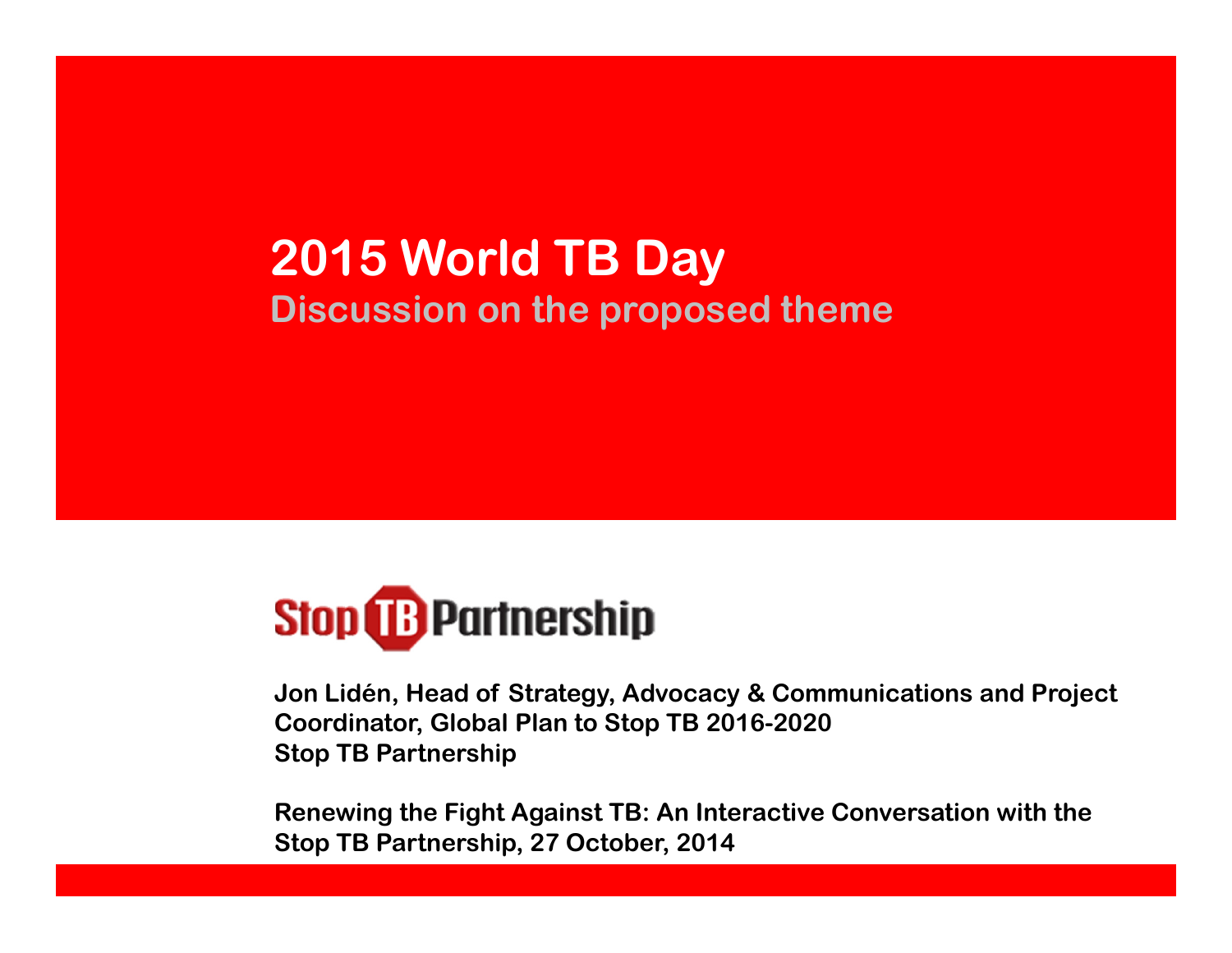## World TB Day this year –Reach the 3 million



### **REACH THE 3 MILLION.**

FIND. TREAT. CURE TB.

#### **WORLD TB DAY 2014**



#### On World TB Day this year:

- • People all over the world, from TB programme managers to frontline health care providers – made a call to reach the three million who are missed by health systems.
- • TB is curable, but our current efforts to find, treat and cure everyone who gets ill with the disease are not sufficient.
- • Ensure that everyone suffering from TB has access to adequate TB care, including diagnosis, treatment and cure.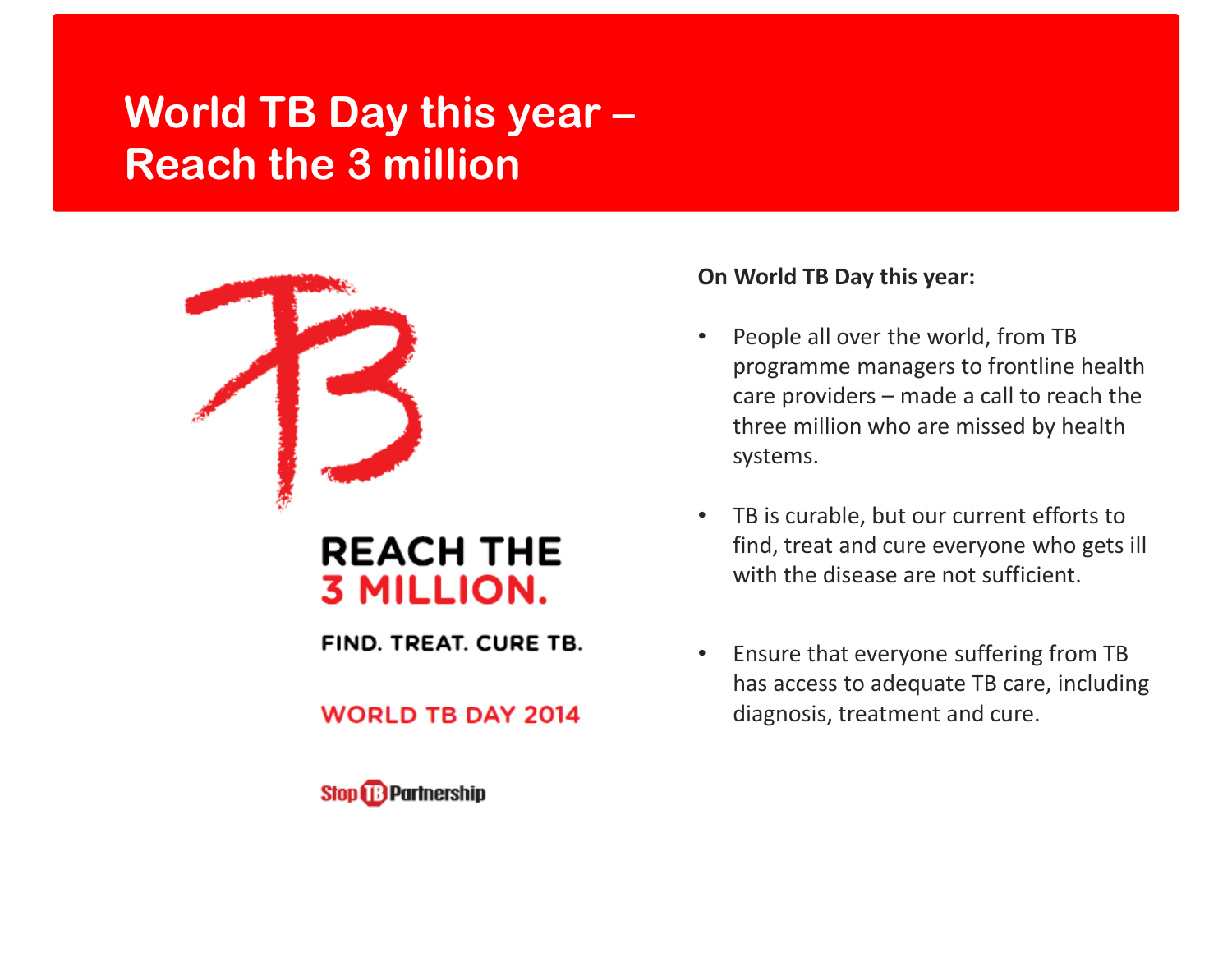## The Missed 3 Million



**Stop B** Partnership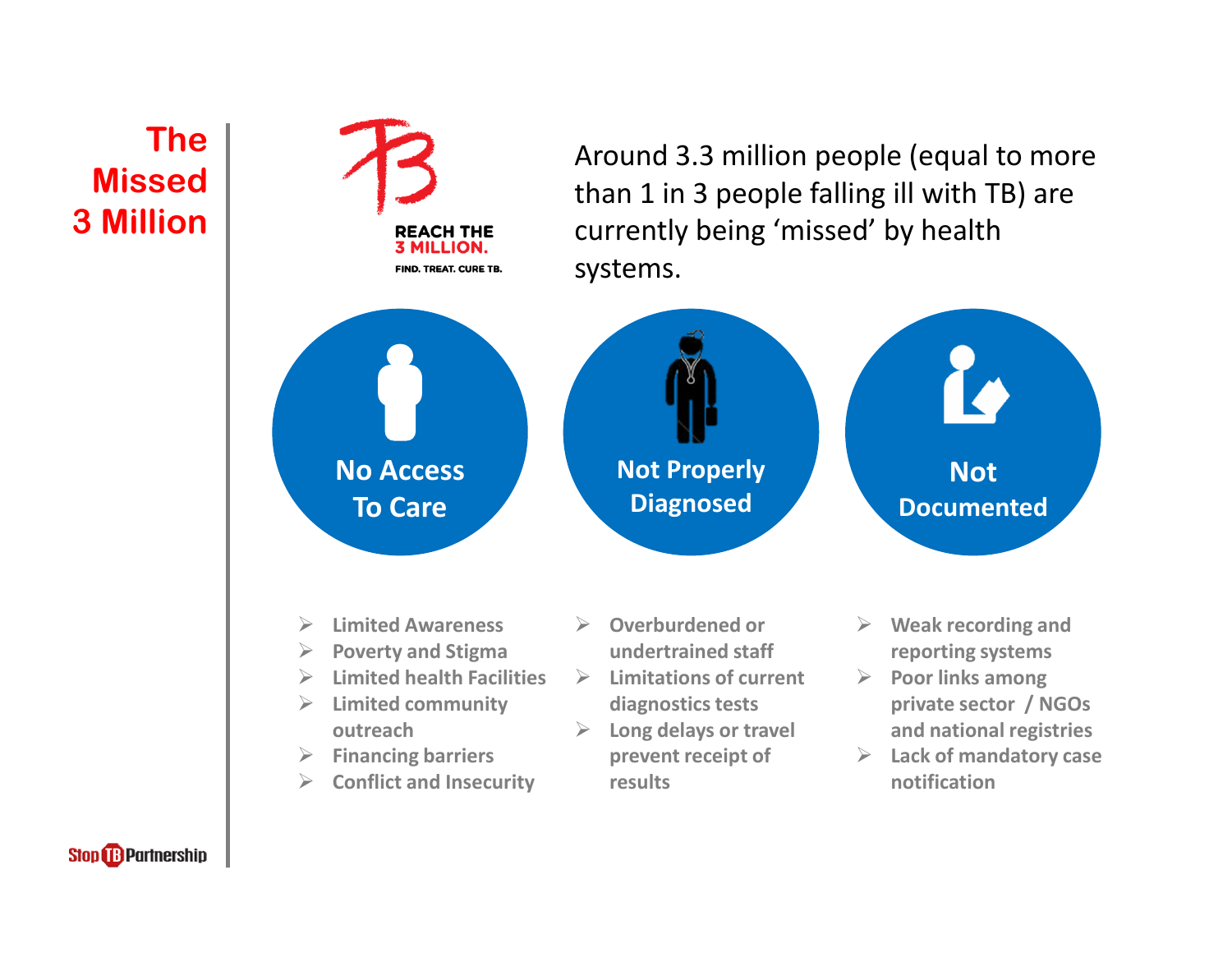

**3 MILLION DON'T GET THE CARE THEY NEED. HELP US TO REACH THEM.** 

**EVERY YEAR** 

**9 MILLION PEOPLE** 

**GET SICK WITH TB.** 

**REACH THE 3 MILLION.** 

FIND, TREAT, CURE TB.

**WORLD TB DAY 2014** 

REACH THE<br>3 MILLION. FIND. TREAT. CURE TB.